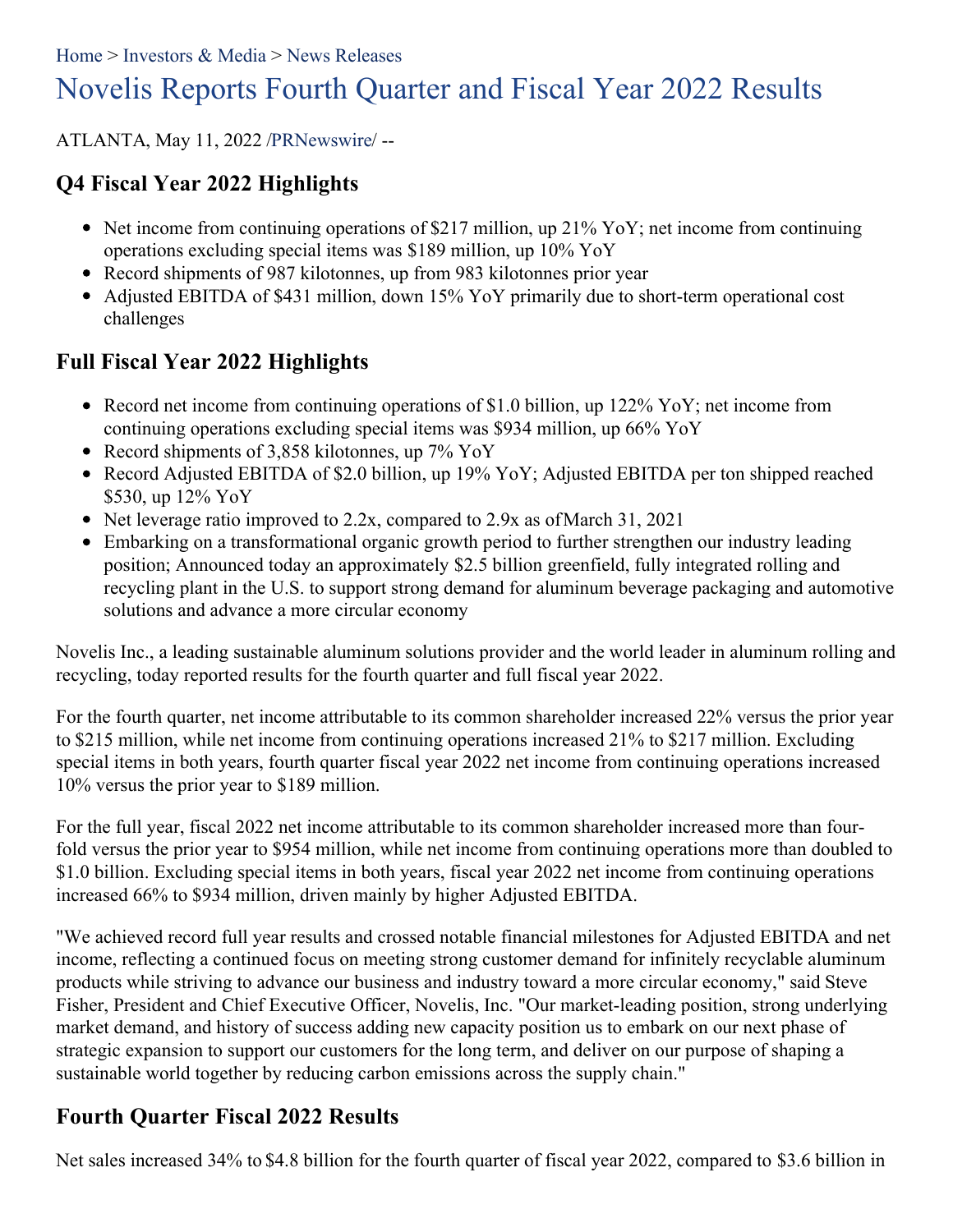the prior year period, primarily driven by higher average aluminum prices and local market premiums. Total flat rolled product shipments were a record 987 kilotonnes, a slight increase over prior year shipments of 983 kilotonnes, driven by strong beverage can and aerospace shipments offsetting lower automotive shipments impacted by semiconductor shortages in the automotive industry.

Adjusted EBITDA of \$431 million in the fourth quarter of fiscal year 2022 included approximately \$55 million of higher operational costs, primarily in North America, as a result of production and logistics challenges that are not expected to continue in fiscal 2023. The current year quarter also included a \$15 million non-recurring regulatory provision. Other higher inflationary cost pressures were largely offset by favorable product pricing.

### **Full-Year Fiscal 2022 Results**

Net sales increased 40% to \$17.1 billion in fiscal year 2022, compared to \$12.3 billion in fiscal year 2021, primarily driven by higher average aluminum prices and record shipments in every product end market. Total flat rolled product shipments increased 7% over the prior year to 3,858 kilotonnes, driven by strong demand for sustainable, flat rolled aluminum sheet and recovery from COVID-related production shutdowns early in the prior fiscal year.

Adjusted EBITDA increased 19% to a record \$2.0 billion in fiscal year 2022, compared to \$1.7 billion in fiscal year 2021. The increase in Adjusted EBITDA is primarily due to higher volume, favorable product mix despite constrained automotive shipments impacted by the semiconductor chip shortage this year, and a strong demand environment benefiting pricing, partially offset by high inflation and operational disruptions. Adjusted EBITDA per ton shipped increased to \$530 in fiscal year 2022, compared to \$474 in fiscal 2021.

Adjusted free cash flow from continuing operations was \$649 million in fiscal 2022, after absorbing more than \$400 million of increased working capital pressure from rising aluminum prices, net of metal price lag, compared to the prior year free cash flow of \$740 million. The company's net leverage ratio (net debt / TTM Adjusted EBITDA) improved to 2.2x at the end of fiscal year 2022, compared to 2.9x at the end of fiscal year 2021.

"Our record operational and financial performance in fiscal 2022 drove a reduction in net leverage to well within our targeted range and provides a solid footing to begin our next wave of transformational investments," said Devinder Ahuja, Executive Vice President and Chief Financial Officer, Novelis, Inc. "We are well positioned to navigate current inflationary headwinds and global supply chain challenges, while keeping our focus on expanding capacity to support growing long term customer demand across end markets."

We have an attractive opportunity to expand rolling and recycling capacity as a critical partner to customers' growing demand for sustainable aluminum products. We are considering a number of potential capital investment opportunities over the next five years, spanning regions and end markets. This includes our plans, announced in a separate press release today, to commence construction of an approximately \$2.5 billion, fully integrated greenfield rolling mill in Bay Minette, Alabama, U.S., to support strong demand for sustainable, beverage can and automotive aluminum sheet. Other previously announced U.S. projects include Oswego hot mill debottlenecking and the construction of a state-of-the art, automotive recycling center in Guthrie, while in Asia, we are expanding recycling and casting in Ulsan, South Korea, and integrating our automotive business in Asia with the addition of a new cold mill and automotive recycling center in China.

Novelis ended fiscal year 2022 with strong total liquidity of \$2.6 billion as of March 31, 2022.

### **First Quarter Fiscal Year 2023 Outlook**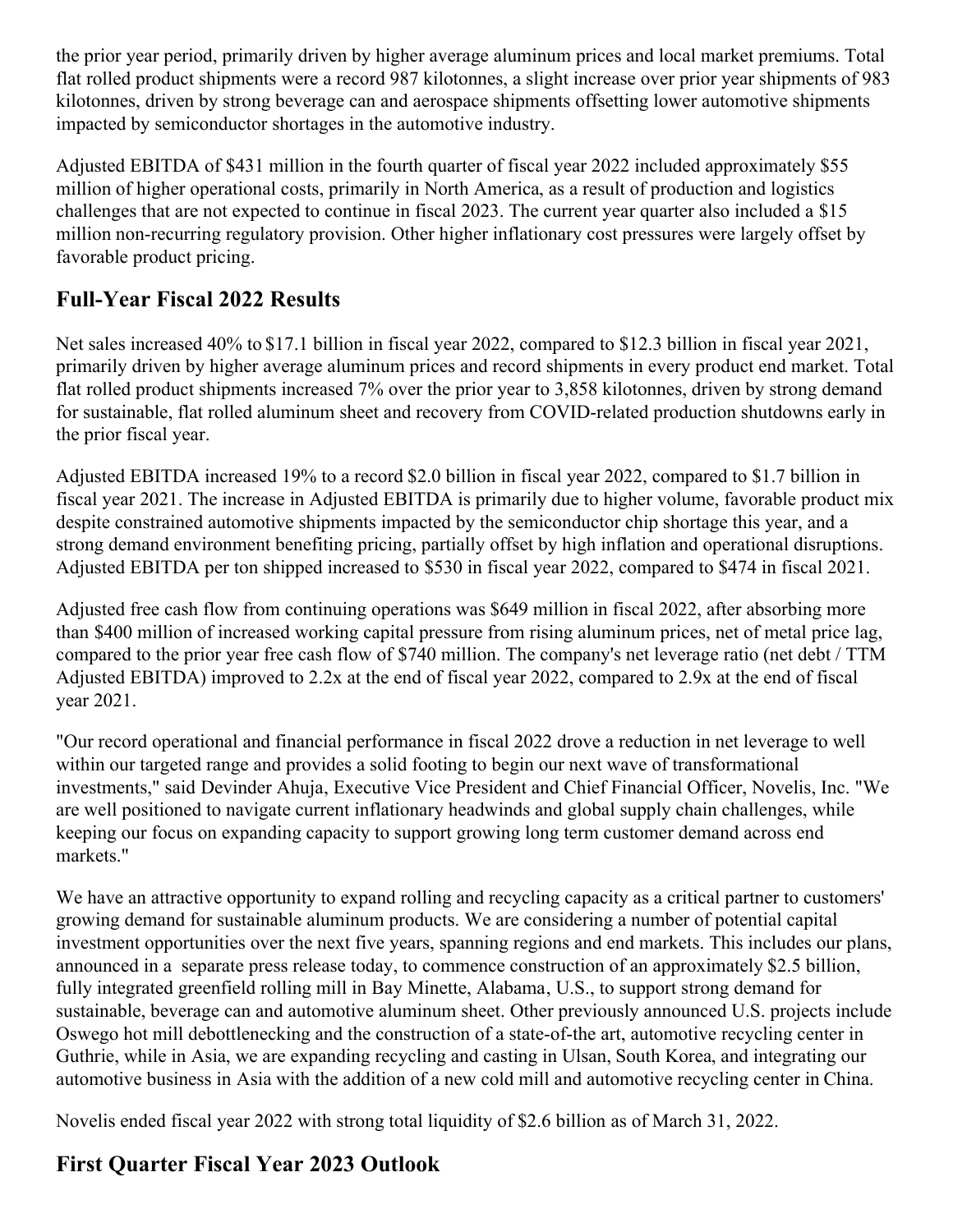Market demand remains broadly favorable and non-recurring items from fourth quarter fiscal year 2022 are behind us. We expect first quarter fiscal year 2023 Adjusted EBITDA per ton to return to levels above \$500 per ton, even as we navigate continuing impacts from semi-conductor shortages, customer impacts from COVID lockdowns in China, global supply chain challenges and elevated energy costs.

### **Fourth Quarter and Fiscal Year 2022 Earnings Conference Call**

Novelis will discuss its fourth quarter fiscal year 2022 results via a live webcast and conference call for investors at 7:00 a.m. EST on Wednesday, May 11, 2022. To view slides and listen only, visit [https://cc.callinfo.com/r/1fxvomin9j01c&eom.](https://c212.net/c/link/?t=0&l=en&o=3532906-1&h=528405582&u=https%3A%2F%2Fcc.callinfo.com%2Fregistration%2F%23%2F%3Fmeeting%3D1q694etq4r65v%26campaign%3D1fxvomin9j01c&a=https%3A%2F%2Fcc.callinfo.com%2Fr%2F1fxvomin9j01c%26eom) To join by telephone, dial toll-free in North America at 800-734-8507, India toll-free at 18002662124 or the international toll line at +1-212-231-2920. Presentation materials and access information can also be found at novelis.com/investors.

# **About Novelis**

Novelis Inc. is driven by its purpose of shaping a sustainable world together. We are a critical partner providing innovative aluminum solutions to customers, and the world's largest roller and recycler of aluminum. Our ambition is to be the leading provider of low-carbon, sustainable aluminum solutions and to achieve a fully circular economy by partnering with our suppliers, as well as our customers in the aerospace, automotive, beverage can and specialties industries throughout North America, Europe, Asia and South America. Novelis had net sales of \$17.1 billion in fiscal year 2022. Novelis is a subsidiary of Hindalco Industries Limited, an industry leader in aluminum and copper, and the metals flagship company of the Aditya Birla Group, a multinational conglomerate based in Mumbai. For more information, visit novelis.com.

# **Non-GAAP Financial Measures**

This news release and the presentation slides for the earnings call contain non-GAAP financial measures as defined by SEC rules. We believe these measures are helpful to investors in measuring our financial performance and liquidity and comparing our performance to our peers. However, our non-GAAP financial measures may not be comparable to similarly titled non-GAAP financial measures used by other companies. These non-GAAP financial measures have limitations as an analytical tool and should not be considered in isolation or as a substitute for GAAP financial measures. To the extent we discuss any non-GAAP financial measures on the earnings call, a reconciliation of each measure to the most directly comparable GAAP measure will be available in the presentation slides, which can be found at novelis.com/investors. In addition, the Form 8-K includes a more detailed description of each of these non-GAAP financial measures, together with a discussion of the usefulness and purpose of such measures.

Attached to this news release are tables showing the Condensed Consolidated Statements of Operations, Condensed Consolidated Balance Sheets, Condensed Consolidated Statements of Cash Flows, Reconciliation of Adjusted EBITDA, Adjusted Free Cash Flow, Total Liquidity, Net Debt, Income from continuing operations excluding Special Items, and Segment Information.

## **Forward-Looking Statements**

Statements made in this news release which describe Novelis' intentions, expectations, beliefs or predictions may be forward-looking within the meaning of securities laws. Forward-looking statements include statements preceded by, followed by, or including the words "believes," "expects," "anticipates," "plans," "estimates," "projects," "forecasts," or similar expressions. Examples of forward-looking statements in this news release are statements about our expectations for first quarter of fiscal year 2023 Adjusted EBITDA per ton to return to levels above \$500 per ton and our ability to navigate current inflationary headwinds and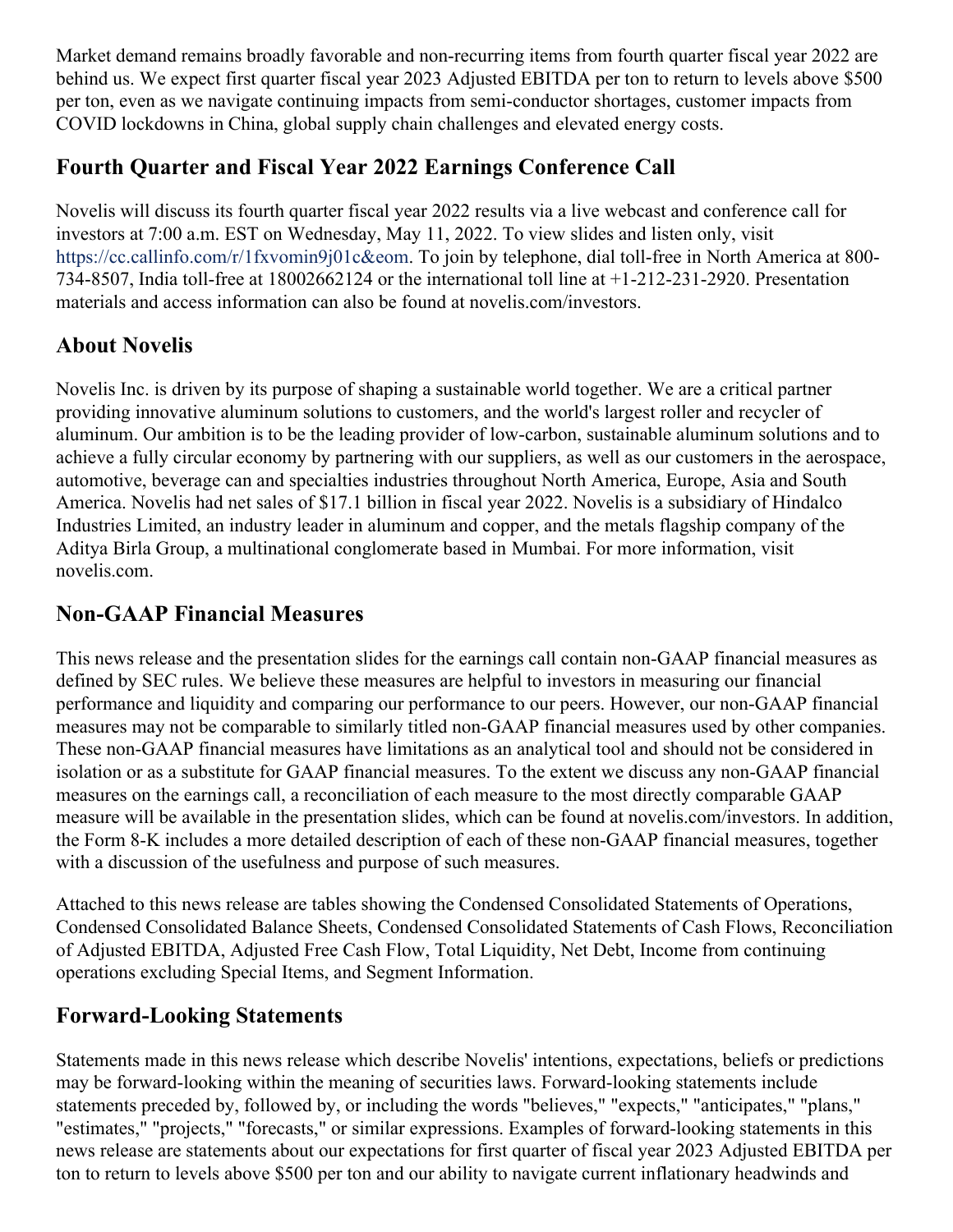global supply chain challenges. Novelis cautions that, by their nature, forward-looking statements involve risk and uncertainty and Novelis' actual results could differ materially from those expressed or implied in such statements. We do not intend, and we disclaim any obligation, to update any forward-looking statements, whether as a result of new information, future events or otherwise. Factors that could cause actual results or outcomes to differ from the results expressed or implied by forward-looking statements include, among other things: changes in the prices and availability of aluminum (or premiums associated with such prices) or other materials and raw materials we use; inflationary pressures impacting the price of labor, freight, coatings and alloys; the capacity and effectiveness of our hedging activities; relationships with, and financial and operating conditions of, our customers, suppliers and other stakeholders; fluctuations in the supply of, and prices for, energy in the areas in which we maintain production facilities; our ability to access financing including in connection with potential acquisitions and investments; continued risks stemming from the acquisition of Aleris Corporation, including uncertainties inherent in the acquisition method of accounting; disruption to our global aluminum production and supply chain as a result of COVID-19 or geopolitical factors, such as Russia's recent invasion of Ukraine; changes in the relative values of various currencies and the effectiveness of our currency hedging activities; factors affecting our operations, such as litigation, environmental remediation and clean-up costs, breakdown of equipment and other events; economic, regulatory and political factors within the countries in which we operate or sell our products, including changes in duties or tariffs; risks related to cybersecurity and data breaches; our potential inability to protect our intellectual property and the confidentiality of our know-how, trade secrets, technology, and other proprietary information; competition from other aluminum rolled products producers as well as from substitute materials such as steel, glass, plastic and composite materials; downturns in consumer demand for our products or changes in consumer preferences as it relates to our products; the impact of the global semiconductor shortage on automotive production and demand for automotive aluminum sheet; changes in general economic conditions including deterioration in the global economy; the risks of pandemics or other public health emergencies, including the continued spread and impact of, and the governmental and third party response to, the ongoing COVID-19 outbreak; the impact of climate change or the legal, regulatory, or market response to climate change; changes in government regulations, particularly those affecting taxes, derivative instruments, environmental, health or safety compliance; risks that production levels and margins of our recent capital expenditures do not grow in line with our current expectations and that we may not realize returns commensurate with our investments; changes in interest rates that have the effect of increasing the amounts we pay under our credit facilities and other financing agreements; and our ability to generate cash. The above list of factors is not exhaustive. Other important risk factors are included under the caption "Risk Factors" in our Annual Report on Form 10-K for the fiscal year ended March 31, 2022.

#### **Novelis Inc. CONSOLIDATED STATEMENTS OF OPERATIONS**

| (in millions) (Quarterly figures unaudited)              |  | <b>Three Months</b><br><b>Ended</b><br>March 31, |   | <b>Fiscal Year Ended</b><br>March 31, |   |        |   |        |
|----------------------------------------------------------|--|--------------------------------------------------|---|---------------------------------------|---|--------|---|--------|
|                                                          |  | 2022                                             |   | 2021                                  |   | 2022   |   | 2021   |
| Net sales                                                |  | 4,849                                            | S | 3,631                                 | S | 17,149 | S | 12,276 |
| Cost of goods sold (exclusive of depreciation and        |  |                                                  |   |                                       |   |        |   |        |
| amortization)                                            |  | 4,204                                            |   | 2,917                                 |   | 14,354 |   | 9,980  |
| Selling, general and administrative expenses             |  | 174                                              |   | 151                                   |   | 631    |   | 551    |
| Depreciation and amortization                            |  | 145                                              |   | 147                                   |   | 550    |   | 543    |
| Interest expense and amortization of debt issuance costs |  | 54                                               |   | 61                                    |   | 227    |   | 267    |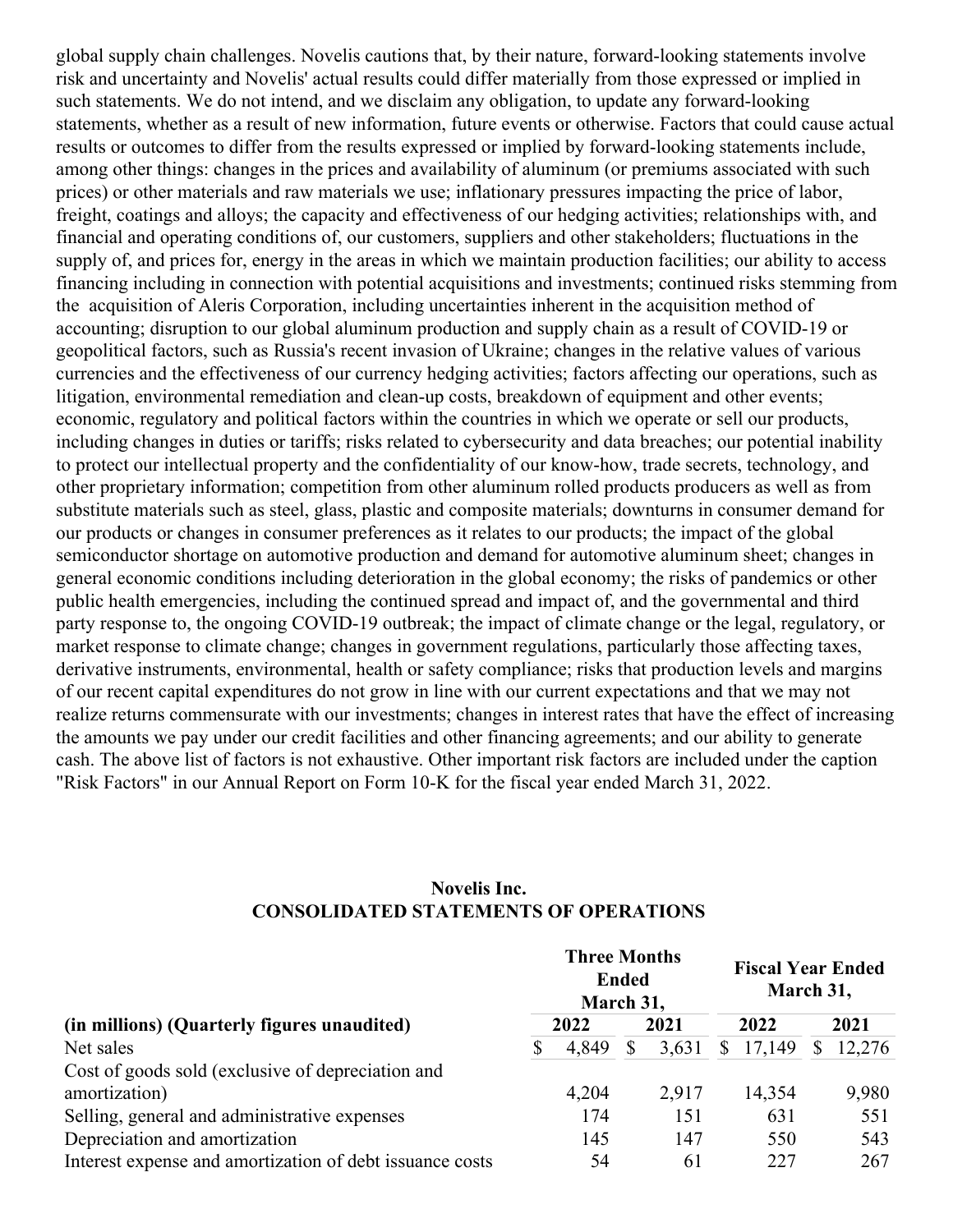| Research and development expenses                   |               | 24    |               | 26    |               | 92     |              | 83     |
|-----------------------------------------------------|---------------|-------|---------------|-------|---------------|--------|--------------|--------|
| Loss on extinguishment of debt, net                 |               |       |               | 14    |               | 64     |              | 14     |
| Restructuring and impairment expenses, net          |               |       |               |       |               |        |              | 29     |
| Equity in net income of non-consolidated affiliates |               |       |               | (2)   |               | (8)    |              | (1)    |
| Business acquisition and other related costs        |               |       |               |       |               |        |              | 11     |
| Other expenses (income), net                        |               | 25    |               | 17    |               | (61)   |              | 103    |
|                                                     | \$            | 4,627 | S             | 3,332 | S             | 15,850 |              | 11,580 |
| Income from continuing operations before income tax |               |       |               |       |               |        |              |        |
| provision                                           |               | 222   |               | 299   |               | 1,299  |              | 696    |
| Income tax provision                                |               |       |               | 119   |               | 281    |              | 238    |
| Net income from continuing operations               |               | 217   | <sup>\$</sup> | 180   | $\mathcal{S}$ | 1,018  | $\mathbb{S}$ | 458    |
| Loss from discontinued operations, net of tax       |               | (1)   |               | (4)   |               | (63)   |              | (51)   |
| Loss on sale of discontinued operations, net of tax |               |       |               |       |               |        |              | (170)  |
| Net loss from discontinued operations               | \$            | (1)   | \$            | (4)   | $\mathbb{S}$  | (63)   | \$           | (221)  |
| Net income                                          | $\mathcal{S}$ | 216   | \$            | 176   | \$            | 955    | \$           | 237    |
| Net income attributable to noncontrolling interest  |               |       |               |       |               |        |              |        |
| Net income attributable to our common shareholder   |               | 215   |               | 176   | \$            | 954    | \$           | 236    |

#### **Novelis Inc. CONSOLIDATED BALANCE SHEETS**

| (in millions, except number of shares)                                  | March 31,<br>2022         |        |               | March 31,<br>2021 |  |  |
|-------------------------------------------------------------------------|---------------------------|--------|---------------|-------------------|--|--|
| <b>ASSETS</b>                                                           |                           |        |               |                   |  |  |
| Current assets:                                                         |                           |        |               |                   |  |  |
| Cash and cash equivalents                                               | $\boldsymbol{\mathsf{S}}$ | 1,070  | - \$          | 998               |  |  |
| Accounts receivable, net                                                |                           |        |               |                   |  |  |
| - third parties (net of allowance for uncollectible accounts of \$6 and |                           |        |               |                   |  |  |
| \$5 as of March 31, 2022 and March 31, 2021, respectively)              |                           | 2,590  |               | 1,687             |  |  |
| — related parties                                                       |                           | 222    |               | 166               |  |  |
| Inventories                                                             |                           | 3,038  |               | 1,928             |  |  |
| Prepaid expenses and other current assets                               |                           | 195    |               | 198               |  |  |
| Fair value of derivative instruments                                    |                           | 377    |               | 137               |  |  |
| Assets held for sale                                                    |                           | 5      |               | 5                 |  |  |
| Current assets of discontinued operations                               |                           | 6      |               | 15                |  |  |
| <b>Total current assets</b>                                             | $\mathbb{S}$              | 7,503  | $\mathcal{S}$ | 5,134             |  |  |
| Property, plant and equipment, net                                      |                           | 4,624  |               | 4,687             |  |  |
| Goodwill                                                                |                           | 1,081  |               | 1,083             |  |  |
| Intangible assets, net                                                  |                           | 623    |               | 696               |  |  |
| Investment in and advances to non-consolidated affiliates               |                           | 832    |               | 838               |  |  |
| Deferred income tax assets                                              |                           | 158    |               | 130               |  |  |
| Other long-term assets                                                  |                           |        |               |                   |  |  |
| — third parties                                                         |                           | 274    |               | 316               |  |  |
| — related parties                                                       |                           |        |               | 1                 |  |  |
| <b>Total assets</b>                                                     | $\mathcal{S}$             | 15,096 | \$            | 12,885            |  |  |
| <b>LIABILITIES AND SHAREHOLDER'S EQUITY</b>                             |                           |        |               |                   |  |  |
| <b>Current liabilities:</b>                                             |                           |        |               |                   |  |  |
| Current portion of long-term debt                                       | \$                        | 26     | <b>S</b>      | 71                |  |  |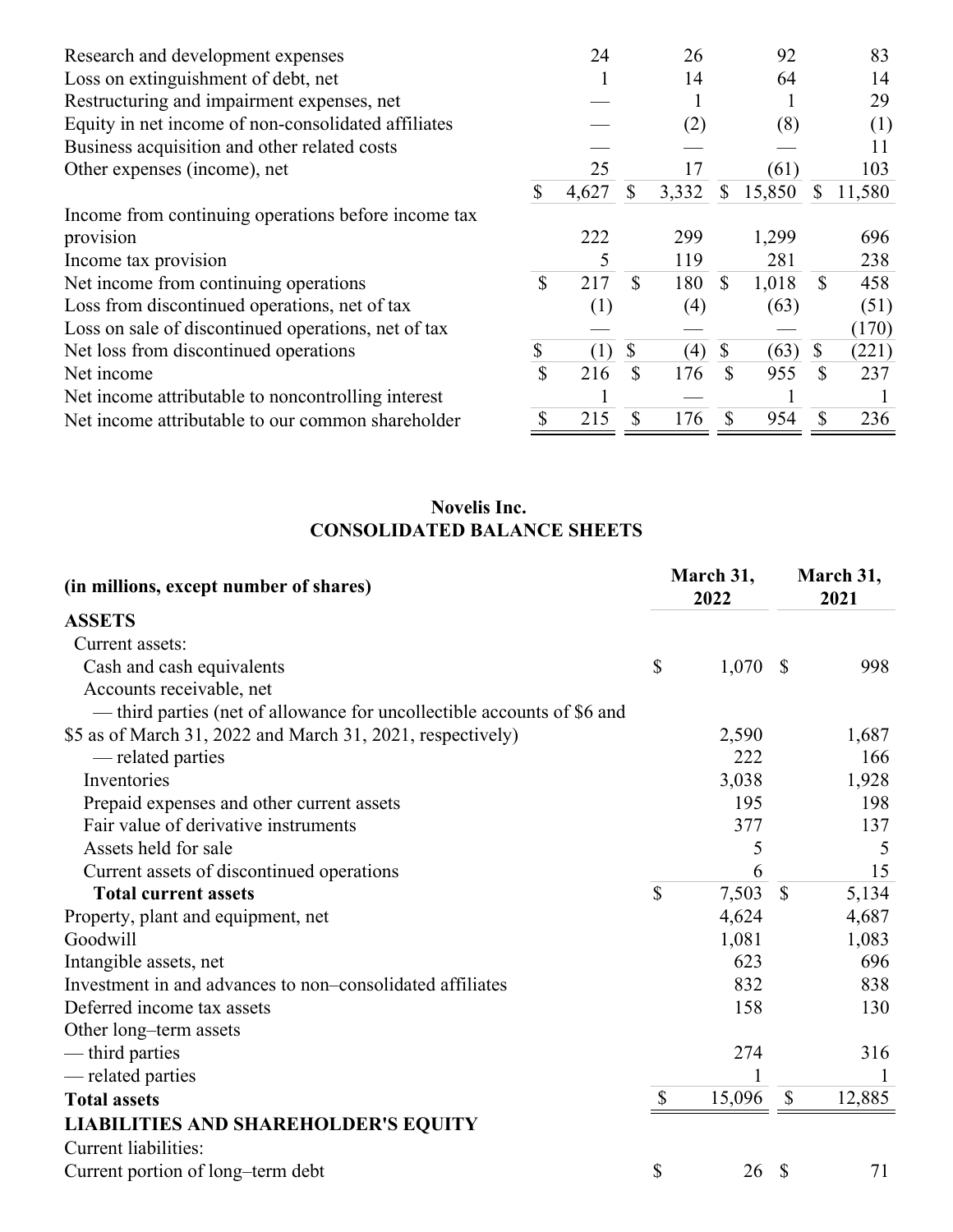| Short-term borrowings                                                    |               | 529    |               | 236    |
|--------------------------------------------------------------------------|---------------|--------|---------------|--------|
| Accounts payable                                                         |               |        |               |        |
| — third parties                                                          |               | 3,869  |               | 2,498  |
| — related parties                                                        |               | 320    |               | 230    |
| Fair value of derivative instruments                                     |               | 959    |               | 280    |
| Accrued expenses and other current liabilities                           |               | 774    |               | 670    |
| Current liabilities of discontinued operations                           |               | 21     |               | 16     |
| <b>Total current liabilities</b>                                         | $\mathbb{S}$  | 6,498  | $\mathbb{S}$  | 4,001  |
| Long-term debt, net of current portion                                   |               | 4,967  |               | 5,653  |
| Deferred income tax liabilities                                          |               | 158    |               | 162    |
| Accrued postretirement benefits                                          |               | 669    |               | 878    |
| Other long-term liabilities                                              |               | 295    |               | 305    |
| <b>Total liabilities</b>                                                 | $\mathcal{S}$ | 12,587 | \$            | 10,999 |
| Commitments and contingencies                                            |               |        |               |        |
| <b>Shareholder's equity</b>                                              |               |        |               |        |
| Common stock, no par value; unlimited number of shares authorized; 1,000 |               |        |               |        |
| shares issued and outstanding as of March 31, 2022 and March 31, 2021    |               |        |               |        |
| Additional paid-in capital                                               |               | 1,304  |               | 1,404  |
| Retained earnings                                                        |               | 1,818  |               | 864    |
| Accumulated other comprehensive loss                                     |               | (620)  |               | (366)  |
| Total equity of our common shareholder                                   | $\mathcal{S}$ | 2,502  | $\mathcal{S}$ | 1,902  |
| <b>Noncontrolling interest</b>                                           |               | 7      |               | (16)   |
| <b>Total equity</b>                                                      | $\$$          | 2,509  | $\mathcal{S}$ | 1,886  |
| <b>Total liabilities and equity</b>                                      |               | 15,096 | \$            | 12,885 |

#### **Novelis Inc. CONSOLIDATED STATEMENTS OF CASH FLOWS**

|                                                                            |               | <b>Fiscal Year Ended</b><br>March 31, |      |       |  |  |  |
|----------------------------------------------------------------------------|---------------|---------------------------------------|------|-------|--|--|--|
| (in millions)                                                              |               | 2022                                  | 2021 |       |  |  |  |
| <b>OPERATING ACTIVITIES</b>                                                |               |                                       |      |       |  |  |  |
| Net income                                                                 | \$            | 955                                   | -8   | 237   |  |  |  |
| Net loss from discontinued operations                                      |               | (63)                                  |      | (221) |  |  |  |
| Net income from continuing operations                                      | <sup>\$</sup> | 1,018                                 | -S   | 458   |  |  |  |
| Adjustments to determine net cash provided by operating activities:        |               |                                       |      |       |  |  |  |
| Depreciation and amortization                                              |               | 550                                   |      | 543   |  |  |  |
| Loss on unrealized derivatives and other realized derivatives in investing |               |                                       |      |       |  |  |  |
| activities, net                                                            |               | 79                                    |      |       |  |  |  |
| Gain on sale of business                                                   |               | (15)                                  |      |       |  |  |  |
| Loss on sale of assets                                                     |               | 8                                     |      |       |  |  |  |
| Impairment charges                                                         |               |                                       |      |       |  |  |  |
| Loss on extinguishment of debt, net                                        |               | 64                                    |      | 14    |  |  |  |
| Deferred income taxes, net                                                 |               | 27                                    |      | 49    |  |  |  |
| Equity in net income of non-consolidated affiliates                        |               | (8)                                   |      | (1)   |  |  |  |
| Gain on foreign exchange remeasurement of debt                             |               | (10)                                  |      | (3)   |  |  |  |
| Amortization of debt issuance costs and carrying value adjustments         |               | 18                                    |      | 28    |  |  |  |
| Other, net                                                                 |               | 4                                     |      |       |  |  |  |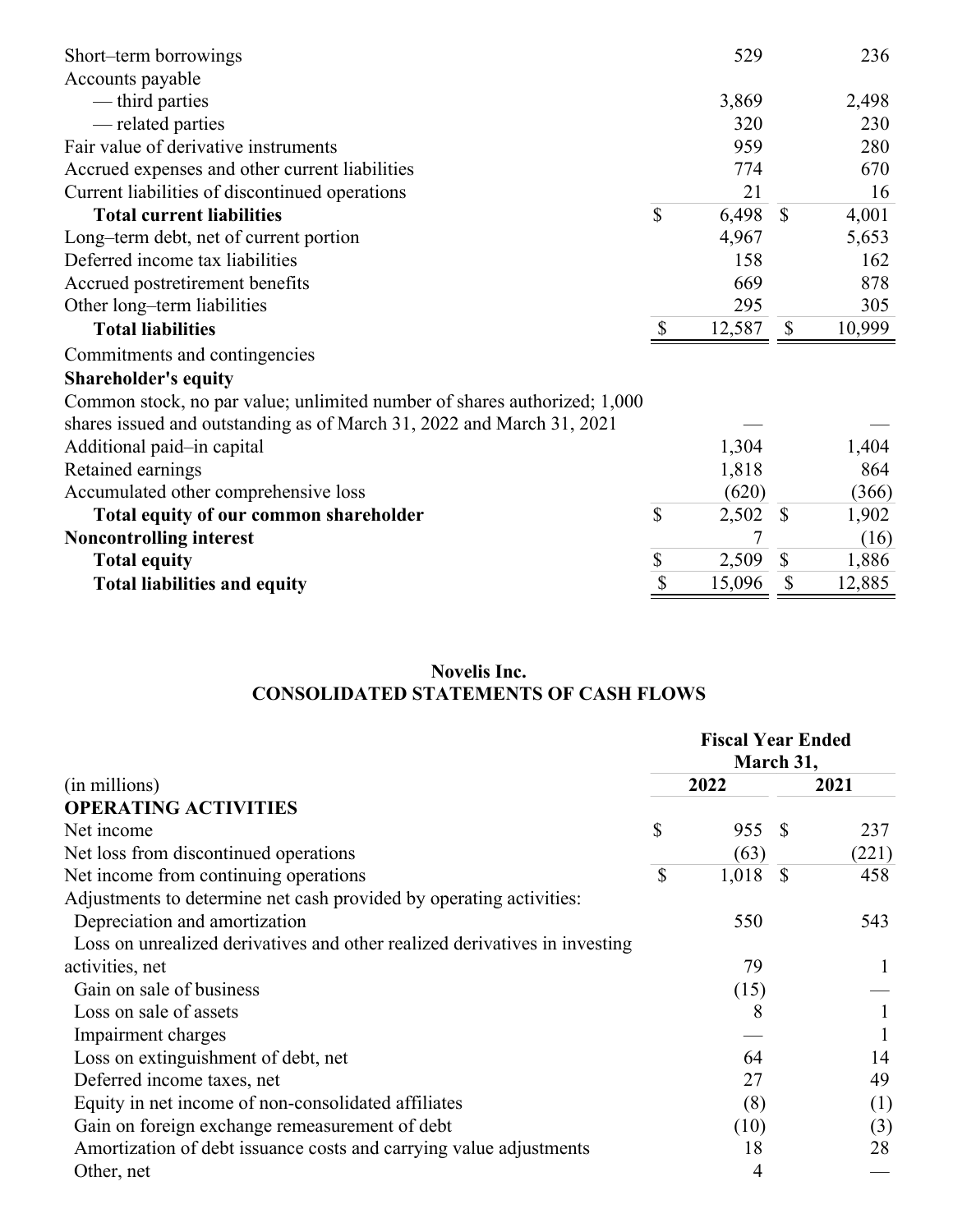Changes in assets and liabilities including assets and liabilities held for

sale (net of effects from divestitures):

| Accounts receivable                                                         |                           | (1,030)        |                           | (323)    |
|-----------------------------------------------------------------------------|---------------------------|----------------|---------------------------|----------|
| Inventories                                                                 |                           | (1, 184)       |                           | (94)     |
| Accounts payable                                                            |                           | 1,540          |                           | 569      |
| Other assets                                                                |                           | (6)            |                           | 91       |
| Other liabilities                                                           |                           | 77             |                           | (125)    |
| Net cash provided by operating activities - continuing operations           |                           | 1,132          |                           | 1,209    |
| Net cash provided by (used in) operating activities - discontinued          |                           |                |                           |          |
| operations                                                                  |                           | 11             |                           | (82)     |
| Net cash provided by operating activities                                   | $\boldsymbol{\mathsf{S}}$ | 1,143          | $\mathbb S$               | 1,127    |
| <b>INVESTING ACTIVITIES</b>                                                 |                           |                |                           |          |
| Capital expenditures                                                        | $\boldsymbol{\mathsf{S}}$ | $(446)$ \$     |                           | (485)    |
| Acquisition of business, net of cash acquired                               |                           |                |                           | (2,614)  |
| Proceeds from sales of assets, third party, net of transaction fees and     |                           |                |                           |          |
| hedging                                                                     |                           | 1              |                           | 4        |
| Proceeds from the sale of a business                                        |                           | 9              |                           |          |
| Proceeds from investment in and advances to non-consolidated affiliates,    |                           |                |                           |          |
| net                                                                         |                           |                |                           | 9        |
| Outflows from the settlement of derivative instruments, net                 |                           | (53)           |                           | (5)      |
| Other                                                                       |                           | 16             |                           | 12       |
| Net cash used in investing activities - continuing operations               |                           | (473)          |                           | (3,079)  |
| Net cash provided by investing activities - discontinued operations         |                           |                |                           | 357      |
| Net cash used in investing activities                                       | $\boldsymbol{\mathsf{S}}$ | (473)          | $\boldsymbol{\mathsf{S}}$ | (2, 722) |
| <b>FINANCING ACTIVITIES</b>                                                 |                           |                |                           |          |
| Proceeds from issuance of long-term and short-term borrowings               | \$                        | 1,985          | \$                        | 3,042    |
| Principal payments of long-term and short-term borrowings                   |                           | (2,406)        |                           | (2,301)  |
| Revolving credit facilities and other, net                                  |                           | (69)           |                           | (506)    |
| Debt issuance costs                                                         |                           | (25)           |                           | (44)     |
| Contingent consideration paid in acquisition of business                    |                           |                |                           | (9)      |
| Return of capital to our common shareholder                                 |                           | (100)          |                           |          |
| Net cash (used in) provided by financing activities - continuing operations |                           | (615)          |                           | 182      |
| Net cash used in financing activities - discontinued operations             |                           |                |                           | (2)      |
| Net cash (used in) provided by financing activities                         | $\mathbb S$               | (615)          | $\mathcal{S}$             | 180      |
| Net increase (decrease) in cash, cash equivalents and restricted cash       |                           | 55             |                           | (1, 415) |
| Effect of exchange rate changes on cash                                     |                           | $\overline{2}$ |                           | 40       |
| Cash, cash equivalents and restricted cash — beginning of period            |                           | 1,027          |                           | 2,402    |
| Cash, cash equivalents and restricted cash - end of period                  | $\boldsymbol{\mathsf{S}}$ | 1,084          | \$                        | 1,027    |
| Cash and cash equivalents                                                   | $\boldsymbol{\mathsf{S}}$ | 1,070          | $\mathcal{S}$             | 998      |
| Restricted cash (Included in other long-term assets)                        |                           | 14             |                           | 15       |
| Restricted cash (Included in prepaid expenses and other current assets)     |                           |                |                           | 14       |
| Cash, cash equivalents and restricted cash - end of period                  | \$                        | 1,084          | \$                        | 1,027    |

#### **Reconciliation of Adjusted EBITDA (unaudited) to Net income attributable to our common shareholder**

The following table reconciles Adjusted EBITDA, a non-GAAP financial measure, to Net income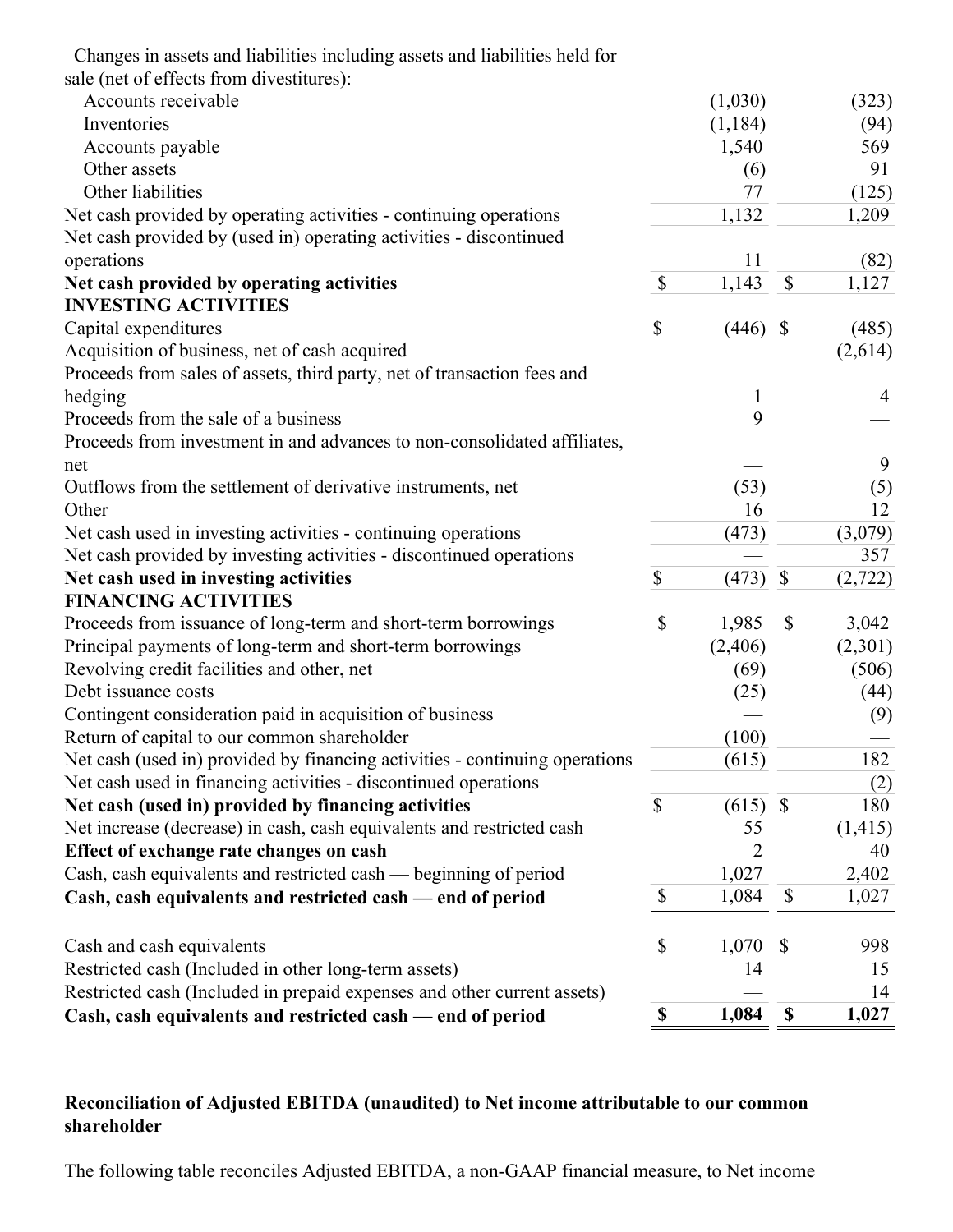attributable to our common shareholder.

|                                                                 | <b>Three Months</b><br><b>Ended</b><br>March 31, |      |              |                |               |       | <b>Fiscal Year Ended</b><br>March 31, |       |  |
|-----------------------------------------------------------------|--------------------------------------------------|------|--------------|----------------|---------------|-------|---------------------------------------|-------|--|
| (in millions)                                                   | 2022<br>2021                                     |      |              | 2022           |               | 2021  |                                       |       |  |
| Net income attributable to our common shareholder               |                                                  | 215  | $\mathbb{S}$ | 176            | $\mathcal{S}$ | 954   | $\boldsymbol{\mathsf{S}}$             | 236   |  |
| Net income attributable to noncontrolling interests             |                                                  |      |              |                |               |       |                                       |       |  |
| Income tax provision                                            |                                                  | 5    |              | 119            |               | 281   |                                       | 238   |  |
| Interest, net                                                   |                                                  | 51   |              | 59             |               | 218   |                                       | 258   |  |
| Depreciation and amortization                                   |                                                  | 145  |              | 147            |               | 550   |                                       | 543   |  |
| <b>EBITDA</b>                                                   | \$                                               | 417  | $\mathbb{S}$ | 501            | $\mathbb{S}$  | 2,004 | $\mathcal{S}$                         | 1,276 |  |
| Adjustment to reconcile proportional consolidation              | \$                                               | 10   | $\mathbb{S}$ | 14             | $\mathbb{S}$  | 56    | \$                                    | 56    |  |
| Unrealized losses (gains) on change in fair value of derivative |                                                  |      |              |                |               |       |                                       |       |  |
| instruments, net                                                |                                                  | 34   |              | (3)            |               | 28    |                                       | 11    |  |
| Realized (gains) losses on derivative instruments not included  |                                                  |      |              |                |               |       |                                       |       |  |
| in segment income                                               |                                                  | (1)  |              | (1)            |               | (2)   |                                       | 1     |  |
| Loss on extinguishment of debt, net                             |                                                  | 1    |              | 14             |               | 64    |                                       | 14    |  |
| Restructuring and impairment expenses, net                      |                                                  |      |              | 1              |               | 1     |                                       | 29    |  |
| Gain on sale of business                                        |                                                  |      |              |                |               | (15)  |                                       |       |  |
| Loss on sale of fixed assets                                    |                                                  | 3    |              |                |               | 8     |                                       | -1    |  |
| Purchase price accounting adjustments                           |                                                  |      |              |                |               |       |                                       | 29    |  |
| Loss from discontinued operations, net of tax                   |                                                  |      |              | $\overline{4}$ |               | 63    |                                       | 51    |  |
| Loss on sale of discontinued operations, net of tax             |                                                  |      |              |                |               |       |                                       | 170   |  |
| Metal price lag                                                 |                                                  | (39) |              | (26)           |               | (166) |                                       | 6     |  |
| Business acquisition and other related costs                    |                                                  |      |              |                |               |       |                                       | 11    |  |
| Other, net                                                      |                                                  | 5    |              |                |               | 4     |                                       | 59    |  |
| Adjusted EBITDA                                                 |                                                  | 431  | $\mathbb{S}$ | 505            | \$            | 2,045 | \$                                    | 1,714 |  |

#### **Adjusted Free Cash Flow (unaudited)**

The following table reconciles Adjusted free cash flow and Adjusted free cash flow from continuing operations, non-

GAAP financial measures, to Net cash provided by operating activities - continuing operations.

|                                                                                 | <b>Fiscal Year Ended</b> |           |         |  |  |  |  |
|---------------------------------------------------------------------------------|--------------------------|-----------|---------|--|--|--|--|
|                                                                                 |                          | March 31, |         |  |  |  |  |
| (in millions)                                                                   | 2022                     |           | 2021    |  |  |  |  |
| Net cash provided by operating activities - continuing operations               | \$<br>$1,132$ \$         |           | 1,209   |  |  |  |  |
| Net cash used in investing activities - continuing operations                   | (473)                    |           | (3,079) |  |  |  |  |
| Plus: Cash used in the acquisition of business, net of cash and restricted cash |                          |           |         |  |  |  |  |
| acquired                                                                        |                          |           | 2,614   |  |  |  |  |
| Less: Proceeds from sales of assets and business, net of transaction fees, cash |                          |           |         |  |  |  |  |
| income taxes and hedging                                                        | (10)                     |           | (4)     |  |  |  |  |
| Adjusted free cash flow from continuing operations                              | 649                      |           | 740     |  |  |  |  |
| Net cash provided by (used in) operating activities - discontinued operations   | 11                       |           | (82)    |  |  |  |  |
| Net cash provided by investing activities - discontinued operations             |                          |           | 357     |  |  |  |  |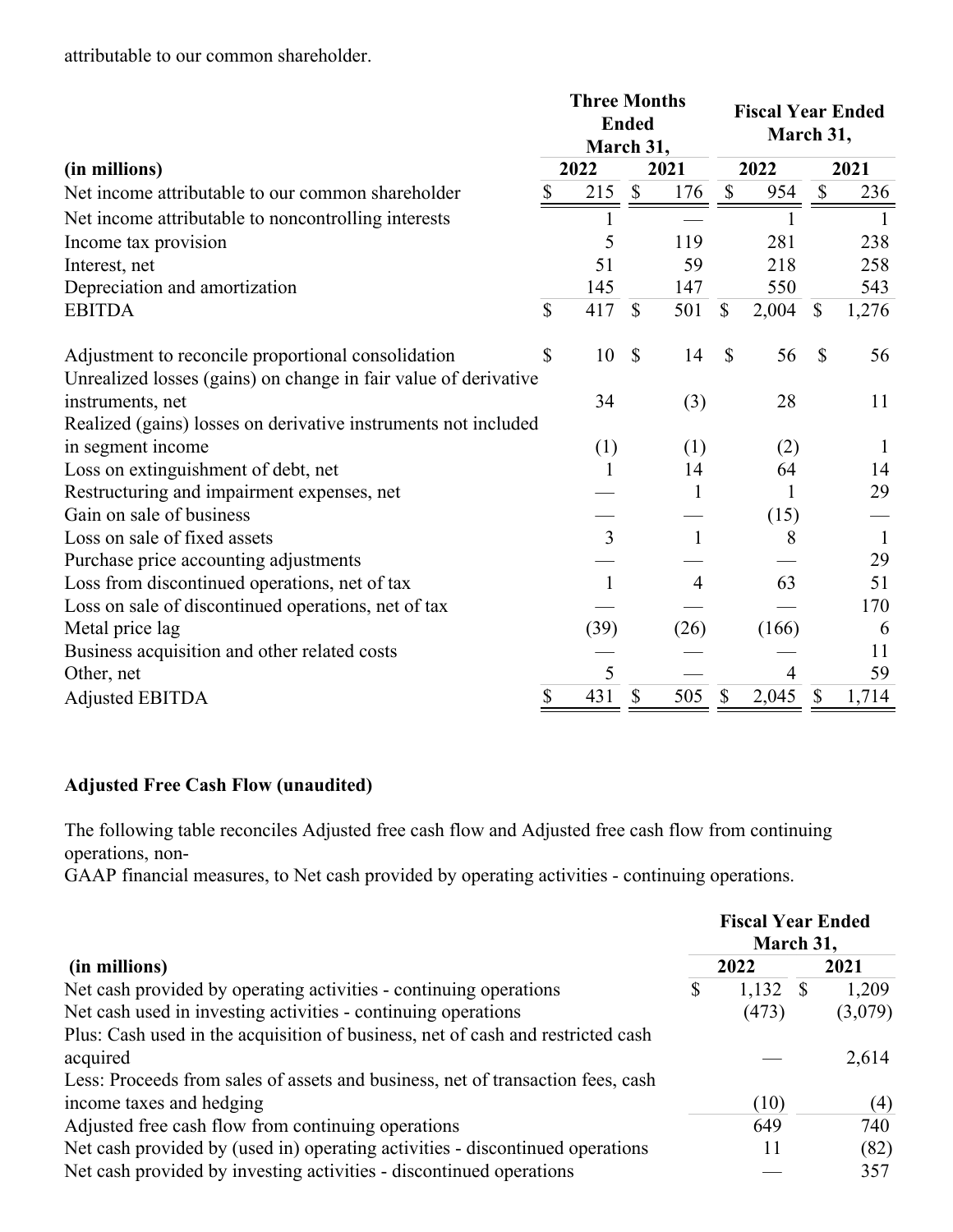Less: Proceeds from sales of assets and business, net of transaction fees, cash income taxes and hedging - discontinued operations  $\overline{\text{S}}$ Adjusted free cash flow

|        | (403) |
|--------|-------|
| 660 \$ | 612   |

#### **Cash and Cash Equivalents and Total Liquidity (unaudited)**

The following table reconciles Total liquidity to the ending balances of cash and cash equivalents.

| (in millions)                                  | March 31,<br>2022 | March 31,<br>2021 |       |  |
|------------------------------------------------|-------------------|-------------------|-------|--|
| Cash and cash equivalents                      | 1.070             |                   | 998   |  |
| Availability under committed credit facilities | l.499             |                   | ,223  |  |
| Total liquidity                                | 2,569             |                   | 2,221 |  |

#### **Net debt (unaudited)**

The following table reconciles Long-term debt, net of current portion to Net debt.

|                                        | March 31, |         |  |       |  |  |  |  |  |
|----------------------------------------|-----------|---------|--|-------|--|--|--|--|--|
|                                        |           | 2022    |  | 2021  |  |  |  |  |  |
| Long-term debt, net of current portion |           | 4,967   |  | 5,653 |  |  |  |  |  |
| Current portion of long-term debt      |           | 26      |  | 71    |  |  |  |  |  |
| Short-term borrowings                  |           | 529     |  | 236   |  |  |  |  |  |
| Cash and cash equivalents              |           | (1,070) |  | (998) |  |  |  |  |  |
| Net debt                               |           | 4,452   |  | 4.962 |  |  |  |  |  |

#### **Reconciliation of Net income from continuing operations, excluding special items (unaudited) to Net income from continuing operations**

The following table presents Net income from continuing operations excluding special items. We adjust for items which may recur in varying magnitude which affect the comparability of the operational results of our underlying business.

|                                              | <b>Three Months</b><br><b>Ended</b><br>March 31, |      |          |      |              | <b>Fiscal Year Ended</b><br>March 31, |      |     |  |
|----------------------------------------------|--------------------------------------------------|------|----------|------|--------------|---------------------------------------|------|-----|--|
| (in millions)                                |                                                  | 2022 | 2021     |      | 2022         |                                       | 2021 |     |  |
| Net income from continuing operations        | \$                                               | 217  | <b>S</b> | 180  | <sup>S</sup> | $1,018$ \$                            |      | 458 |  |
| Special Items:                               |                                                  |      |          |      |              |                                       |      |     |  |
| Business acquisition and other related costs |                                                  |      |          |      |              |                                       |      | 11  |  |
| Gain on sale of a business                   |                                                  |      |          |      |              | (15)                                  |      |     |  |
| Loss on extinguishment of debt, net          |                                                  |      |          | 14   |              | 64                                    |      | 14  |  |
| Metal price lag                              |                                                  | (39) |          | (26) |              | (166)                                 |      | 6   |  |
| Restructuring and impairment expenses, net   |                                                  |      |          |      |              |                                       |      | 29  |  |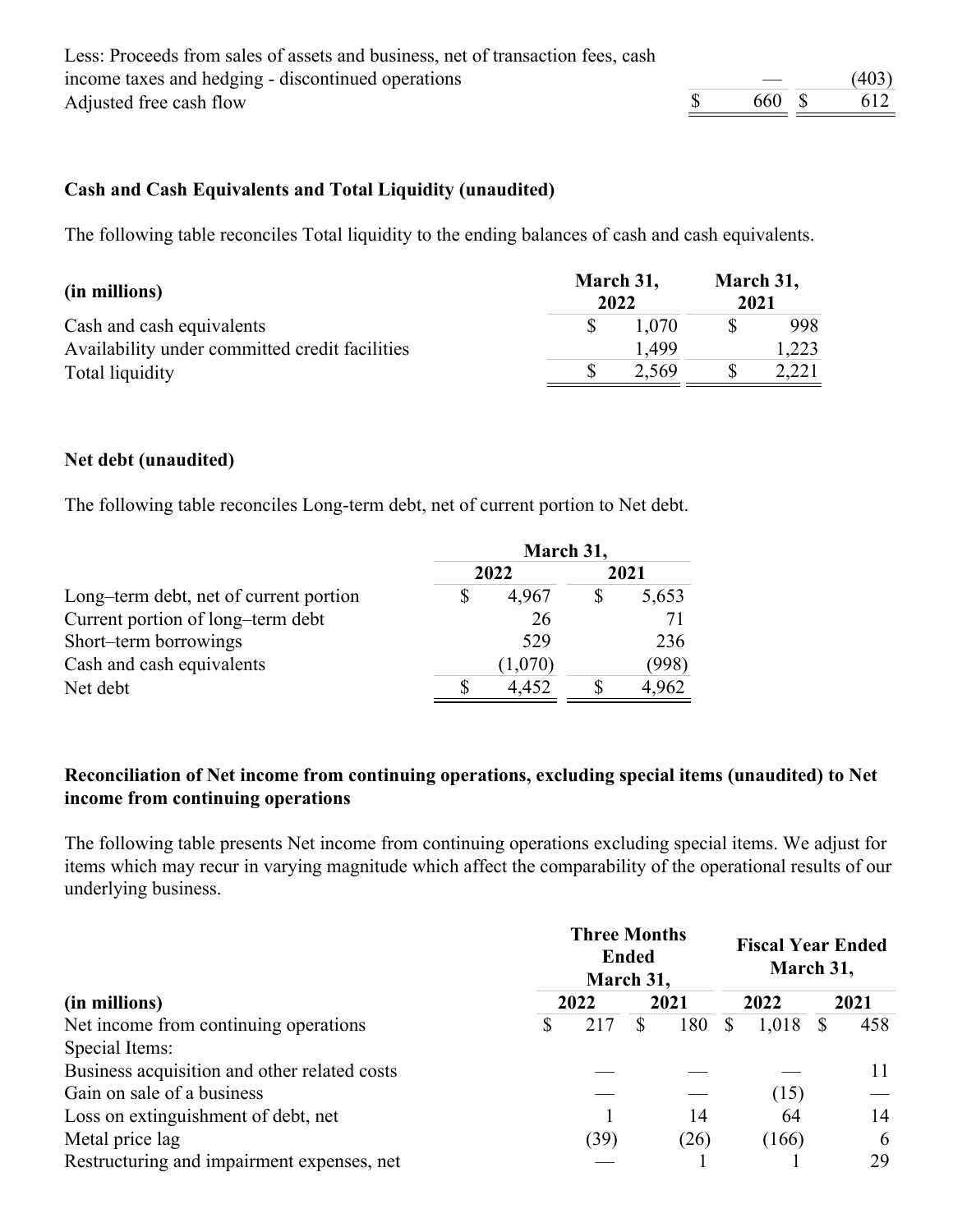| Charitable donation                                      |     |  |     | 50  |
|----------------------------------------------------------|-----|--|-----|-----|
| Purchase price accounting adjustment                     |     |  |     | 29  |
| Tax effect on special items                              |     |  |     | 36) |
| Net income from continuing operations, excluding special |     |  |     |     |
| items                                                    | 189 |  | 934 | 561 |
|                                                          |     |  |     |     |

#### **Segment Information (unaudited)**

The following tables present selected segment financial information (in millions, except shipments which are in kilotonnes).

| <b>Selected Operating</b> |                                  |                                  |                                 |                                  |                                 |                                          |
|---------------------------|----------------------------------|----------------------------------|---------------------------------|----------------------------------|---------------------------------|------------------------------------------|
| <b>Results</b>            | <b>North</b>                     |                                  | Asia                            | <b>South</b>                     | <b>Eliminations</b>             | <b>Total</b>                             |
| <b>Three Months Ended</b> | America                          | <b>Europe</b>                    |                                 | America                          | and Other                       |                                          |
| March 31, 2022            |                                  |                                  |                                 |                                  |                                 |                                          |
| <b>Adjusted EBITDA</b>    | $\boldsymbol{\mathsf{S}}$<br>105 | $\boldsymbol{\mathsf{S}}$<br>73  | $\boldsymbol{\mathsf{S}}$<br>96 | $\mathcal{S}$<br>156             | $\mathcal{S}$<br>1              | $\boldsymbol{\mathsf{S}}$<br>431         |
|                           |                                  |                                  |                                 |                                  |                                 |                                          |
| Shipments (in kt)         |                                  |                                  |                                 |                                  |                                 |                                          |
| Rolled products - third   |                                  |                                  |                                 |                                  |                                 |                                          |
| party                     | 376                              | 271                              | 184                             | 156                              |                                 | 987                                      |
| Rolled products -         |                                  |                                  |                                 |                                  |                                 |                                          |
| intersegment              |                                  | 3                                | 19                              |                                  | (22)                            |                                          |
| Total rolled products     | 376                              | 274                              | 203                             | 156                              | (22)                            | 987                                      |
|                           |                                  |                                  |                                 |                                  |                                 |                                          |
| <b>Selected Operating</b> |                                  |                                  |                                 |                                  |                                 |                                          |
| <b>Results</b>            | <b>North</b>                     |                                  |                                 | <b>South</b>                     | <b>Eliminations</b>             |                                          |
| <b>Three Months Ended</b> | America                          | <b>Europe</b>                    | Asia                            | America                          | and Other                       | <b>Total</b>                             |
| <b>March 31, 2021</b>     |                                  |                                  |                                 |                                  |                                 |                                          |
| <b>Adjusted EBITDA</b>    | $\boldsymbol{\mathsf{S}}$<br>174 | $\frac{1}{2}$<br>104             | $\mathcal{S}$<br>78             | $\mathbb{S}$<br>132              | $\boldsymbol{\mathsf{S}}$<br>17 | $\frac{\mathcal{S}}{\mathcal{S}}$<br>505 |
|                           |                                  |                                  |                                 |                                  |                                 |                                          |
| Shipments (in kt)         |                                  |                                  |                                 |                                  |                                 |                                          |
| Rolled products - third   |                                  |                                  |                                 |                                  |                                 |                                          |
| party                     | 362                              | 262                              | 199                             | 160                              |                                 | 983                                      |
| Rolled products -         |                                  |                                  |                                 |                                  |                                 |                                          |
| intersegment              |                                  | 10                               | $\mathbf{1}$                    |                                  | (11)                            |                                          |
| Total rolled products     | 362                              | 272                              | 200                             | 160                              | (11)                            | 983                                      |
|                           |                                  |                                  |                                 |                                  |                                 |                                          |
| <b>Selected Operating</b> |                                  |                                  |                                 |                                  |                                 |                                          |
| <b>Results</b>            | <b>North</b>                     |                                  |                                 | <b>South</b>                     | <b>Eliminations</b>             |                                          |
| <b>Fiscal Year Ended</b>  | America                          | <b>Europe</b>                    | Asia                            | America                          | and Other                       | <b>Total</b>                             |
| <b>March 31, 2022</b>     |                                  |                                  |                                 |                                  |                                 |                                          |
| <b>Adjusted EBITDA</b>    | \$<br>685                        | $\boldsymbol{\mathsf{S}}$<br>324 | $\mathcal{S}$<br>352            | $\boldsymbol{\mathsf{S}}$<br>681 | \$<br>3                         | $\boldsymbol{\mathsf{S}}$<br>2,045       |
|                           |                                  |                                  |                                 |                                  |                                 |                                          |
| Shipments (in kt)         |                                  |                                  |                                 |                                  |                                 |                                          |
| Rolled products - third   |                                  |                                  |                                 |                                  |                                 |                                          |
| party                     | 1,467                            | 1,038                            | 737                             | 616                              |                                 | 3,858                                    |
|                           |                                  |                                  |                                 |                                  |                                 |                                          |